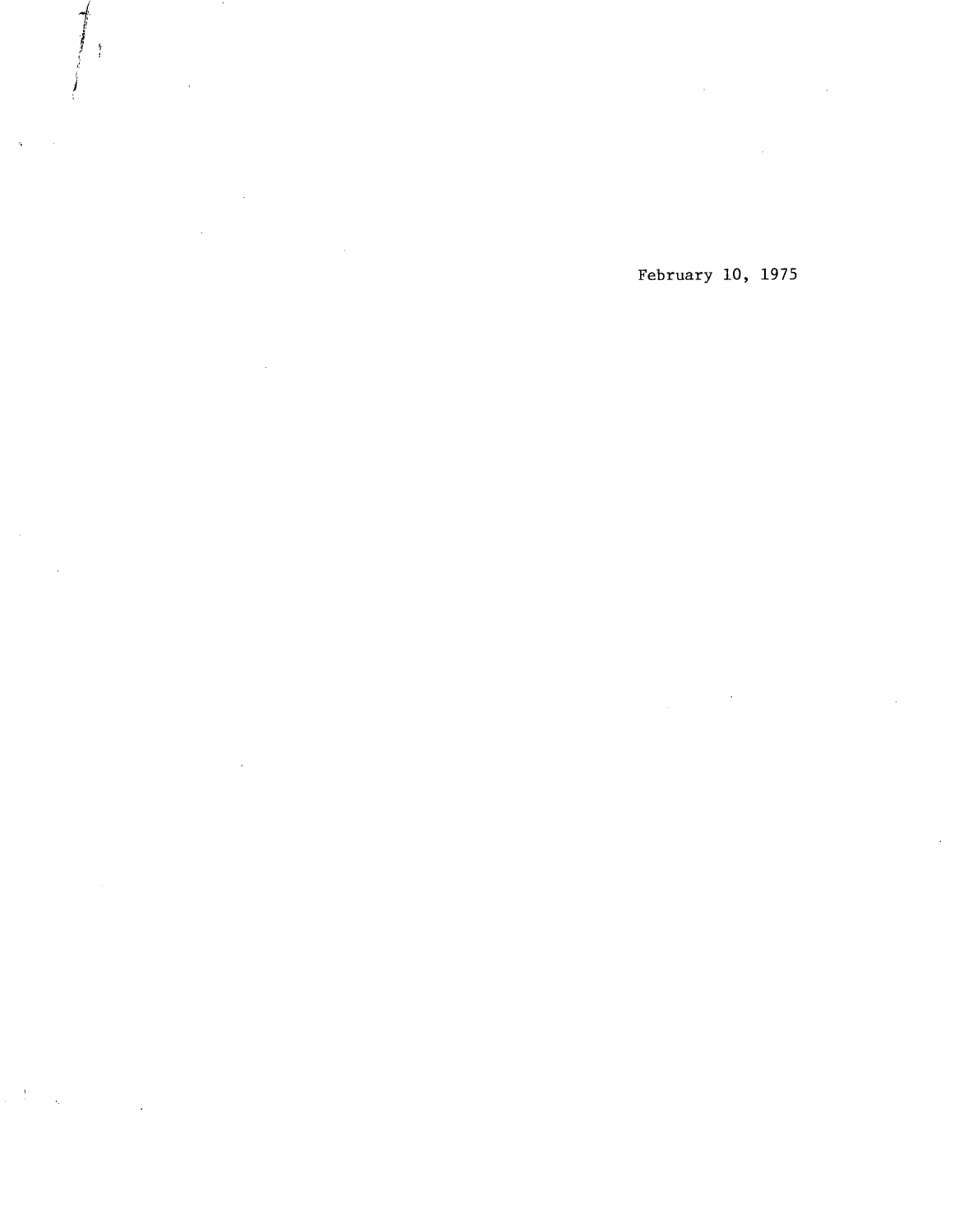Minutes of the twenty-ninth meeting of the Executive Committee of Faculty Council held on Monday, February 10,1975, at 2:40  $p.m.$  in the Dean's Conference Room, 231 Northeast Multi-Purpose Building.

Members Present: Dean N.E.R.Campbell, Chairman; Drs. I. Cooke, R.D.Connor, G.0.Losey, D. Punter, D.N. Burton, B. Henry, C.D.Anderson, J. Westmore; Mr. G. Richardson, Secretary. Regrets: Prof. J. P. Svenne.

1. Academic Schedule - Letter from Professor J. Teller

Distributed at the beginning of the meeting was a letter from Professor Teller regarding the recommendations of the ad hoc committee on the Academic Schedule. The letter was received by the Committee as information.

#### $2.$ Report on Continuing Education

In introducing this topic, the Chairman explained that the impending retirement of the present Director of Extension, Professor Tweedie, has come at a time when the policies of the Extension Division are under intensive review. Senate had felt it appropriate in view of expressed public concerns and in the light of recommendations contained in the Task Force Report, that a report be prepared by the Senate Committee on Extension Services for consideration by faculty and Senate before a new Director was appointed. The Committee, with input in the form of briefs from the public sector, would review existing Extension Services and would bring forward in its report a list of principles upon which the University could plan for expansion of its Continuing Education program.

As stated in the covering letter from the Chairman of Extension Services Committee, faculties are requested to comment on the report and to pass these comments to him (Dr. Gilson) not later than 24th February. In view of the length of the document and the time constraints facing us, it was decided to ask Faculty Council Executive for its views and to forward them on behalf of Faculty Council.

The Chair then read a letter from Professor Svenne which outlined his comments on the report. The report was discussed at length with a large number of comments, questions and observations being made. These may be summarized as follows:

1. A.number of members expressed. doubt that this University should assume a central role for continuing education in the Province. Their feeling was that the University's prime

rde

 $\cdots$  2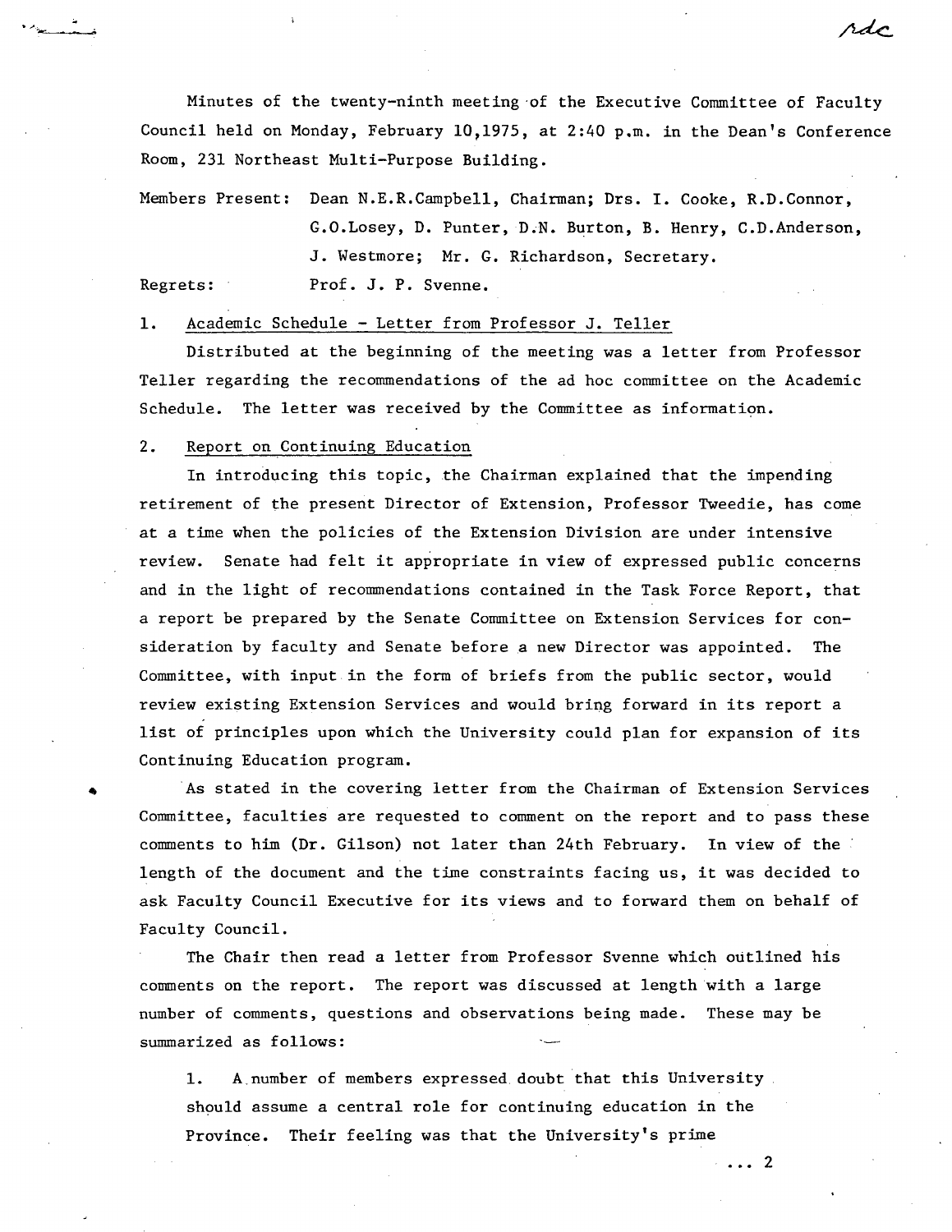function was to provide an intensive, high level of instruction for students of University calibre rather than to dilute its resources by expanding a program of credit and non-credit courses off-campus.

e

 $2.$ In speaking to this point, Dean Cooke observed that the role of the University has changed markedly over the past several decades. From an elitist, highly-selective institution,. it is now moving in the direction of broader and more diversified education. Further, students presently attending University have a much different outlook and a broader educational background than previously. Society itself has come to look upon the University in a quite different way. Twenty-five years ago, many people thought of the University as being beyond their reach; now, increasing numbers of the general public feel the University can and should play a more meaningful role in their lives by providing off-campus courses of general interest.

 $3.$ All Executive Committee members expressed uncertainty about funding arrangements for such an expanded program. Some interpreted the report as clearly implying an internal shift of human and financial resources within the University to the detriment of the University's prime function of oncampus teaching. Others felt that in view of the present financial climate, funding for such a program must come as an addition to the present University budget.

4. In the Committee's opinion, if it is decided as a matter of policy that the University should become further involved in Continuing Education and, if the Extension Division is to assume control of this service, then, Faculty Council Executive recommends that:

- $(i)$ appropriate Faculties have direct academic control of all credit courses offered.
- (ii) further expansion of off-campus courses be limited to non-credit offerings.

. . . 3

 $-2 -$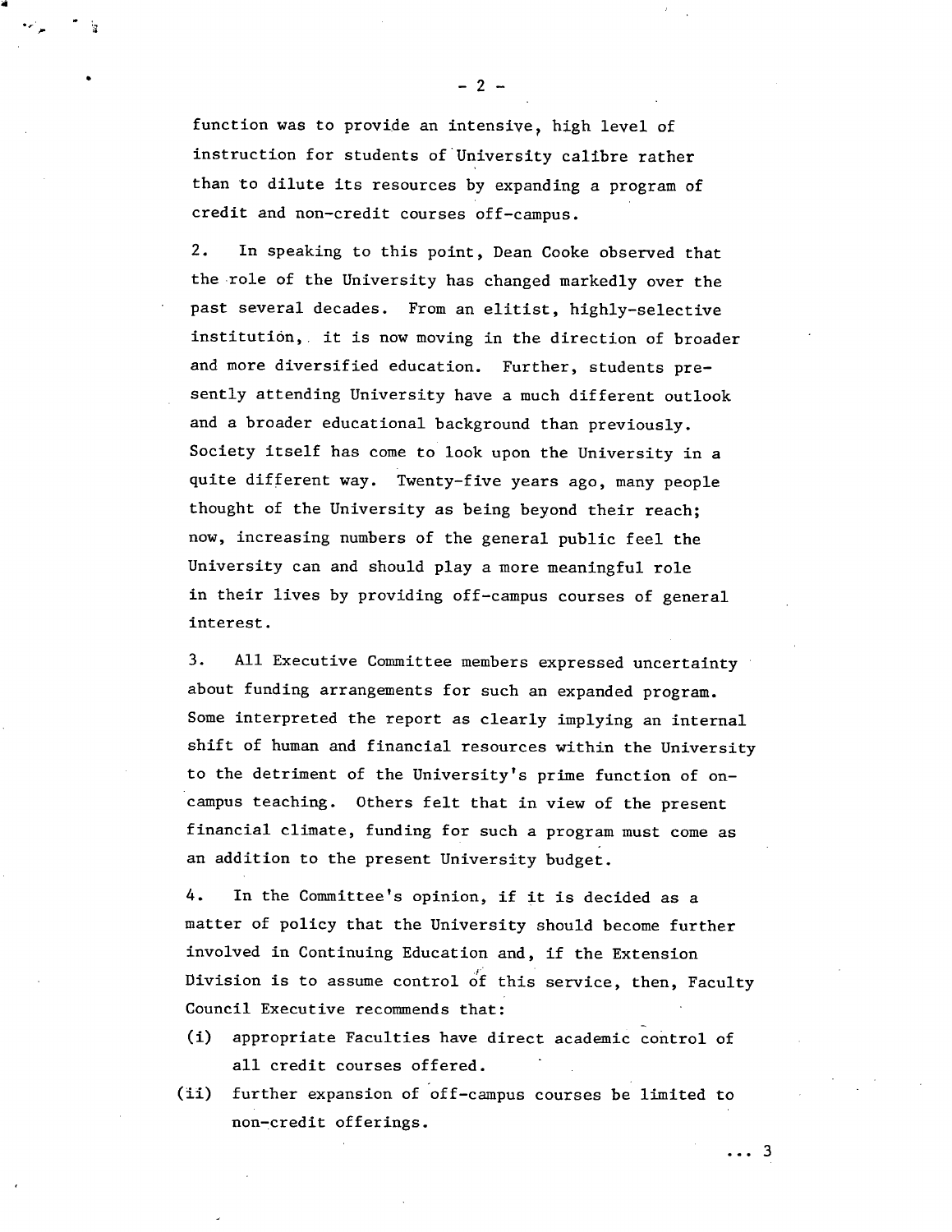- (iii) co-ordination and co-operation by other Provincial Universities and Community Colleges be sought.
- (iv) the administration of credit courses offered on campus during the Summer Session be not allocated to the Extension Division.
- (v) The merits of using an educational television channel as a delivery system for off-campus courses be explore4.
- one person, presumably the Director (or Dean) of  $(vi)$ Continuing Education, be made responsible for coordination of public relations, registration procedures and communication for all off-campus courses.

The Chairman then sought advice from Executive Committee members on how best to proceed further with our list of recommendations. It was agreed: first, to circulate the Minutes of this meeting to all members of Executive Committee for approval or change as necessary; second, the approved list of recommendations will be sent to Dr. Gilson; third, a copy of the approved Minutes will be sent along with a covering letter to each Department in the Faculty. At the next Faculty Council meeting, this matter and our actions thereon will be presented as part of the report from Executive Committee.

There being no further business, the committee meeting adjourned at 5:02 p.m.

February 18,1975.

 $-3-$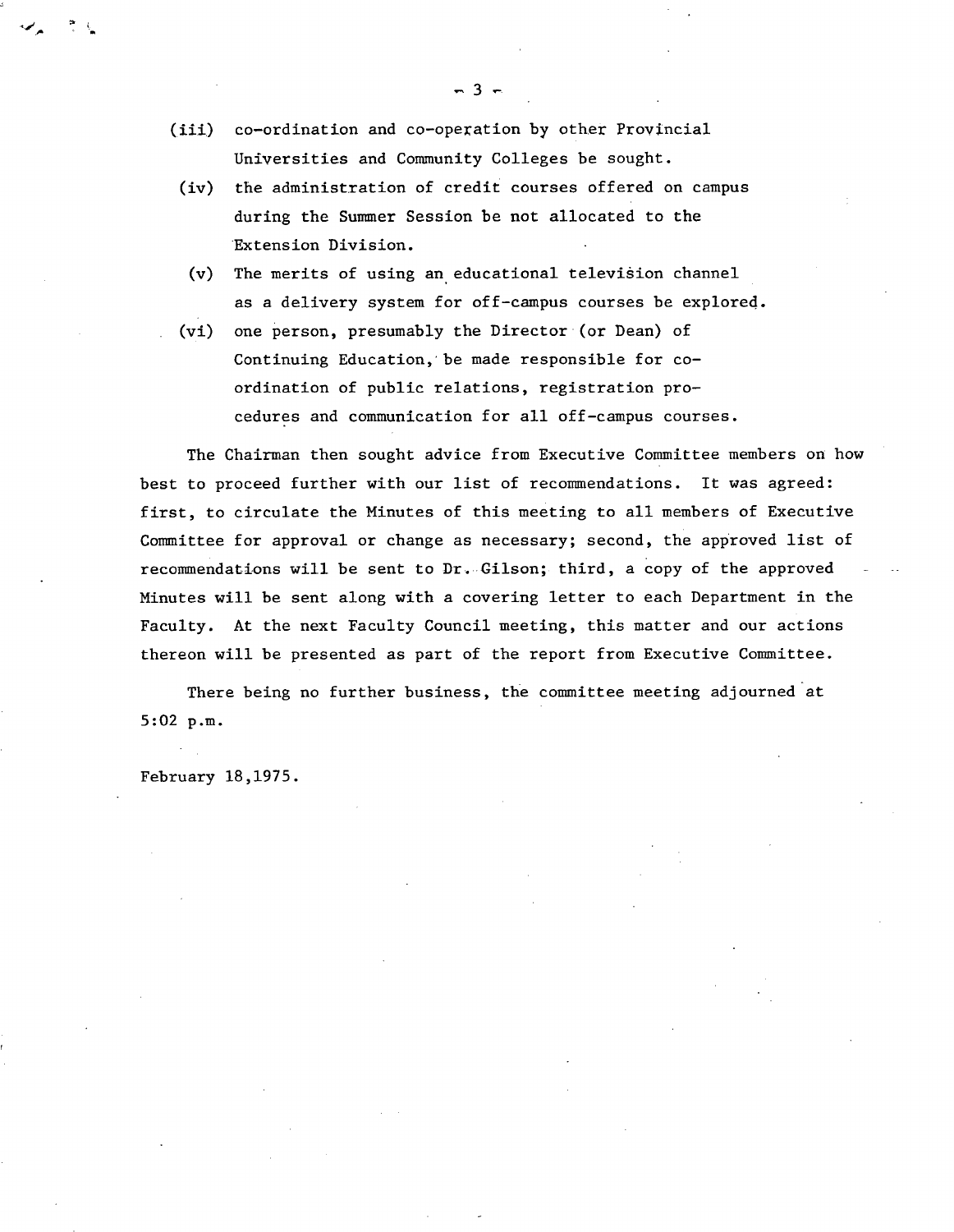THE UNIVERSITY OF MANITOBA

# **Inter-Departmental Lorrespondenqe JAN 28 1915**

DISTERNTED AT THE

FARRITY *of* Scher**ce** 

DATE Lanuary 24, 1975.

TO \_Dr. R. D. Connor, Dean, Faculty of Science, N.E.MP. Building

FROM Dr. J. Teller, Earth Sciences

**SUBJECT:** 

During late 1973 and early 1974 I was a member of the ad hoc Committee on the Academic Schedule. This Committee was charged with making recommendations about the academic schedule (length, etc.) for 1974-75, and with recommending a "standard" academic year for future years. Our 1974-75 proposal was accepted by Senate, even though there were some strong post-approval objections. The proposal for subsequent academic years, however, was rejected.

Our Committee discovered at the outset that there are an enormous number of requests for using parts of the September to April period in non-teaching ways ("legal" holidays, "important" religious and festive occasions, research, pre- and post-class field and industry experiences, specific jobs, etc.). If all of these requests were honoured, few days would be left for formal classes. Our Committee attempted to honour as many of these requests as possible in its proposals.

I am enclosing a copy of our Committee's final recommendations. We felt that few major scheduling changes had been made and, in light of the fact that the University of Manitoba had the shortest academic year of all major Canadian universities, felt these recommendations were quite conservative. Obviously, it would have been easier (less offensive) to recommend keeping the academic year as short as it had been or to shorten it still more, but our Committee unanimously felt that this was not desirable.

Because, as I understand, the academic schedule for future years is again being studied, I would like to express my feelings about why our Committee's report now should be accepted. The following are a few ideas to help supplement the report:

In 1972-73 we had the shortest academic year of all major Canadian universities. It has been expressed at Senate that the academic year is becoming eroded to a point where too few teaching days are available. I agree, and so did the report by the ad hoc Committee in its report and proposal of April, 1974. Why should we, at the University of Manitoba have fewer days for education than other Canadian universities, and virtually all universities in England and the U.S.?

 $2.$ The ad hoc Committee, in responding to this and other concerns, recommended (1) that both first and second terms contain an equal number of class weeks and (2) that the number of weeks of instruction be fixed at 13 weeks per term, noting that these lengths will be affected by Thanksgiving and Remembrance Day (in most years) and by Easter and Rosh Hashanah (on occasion).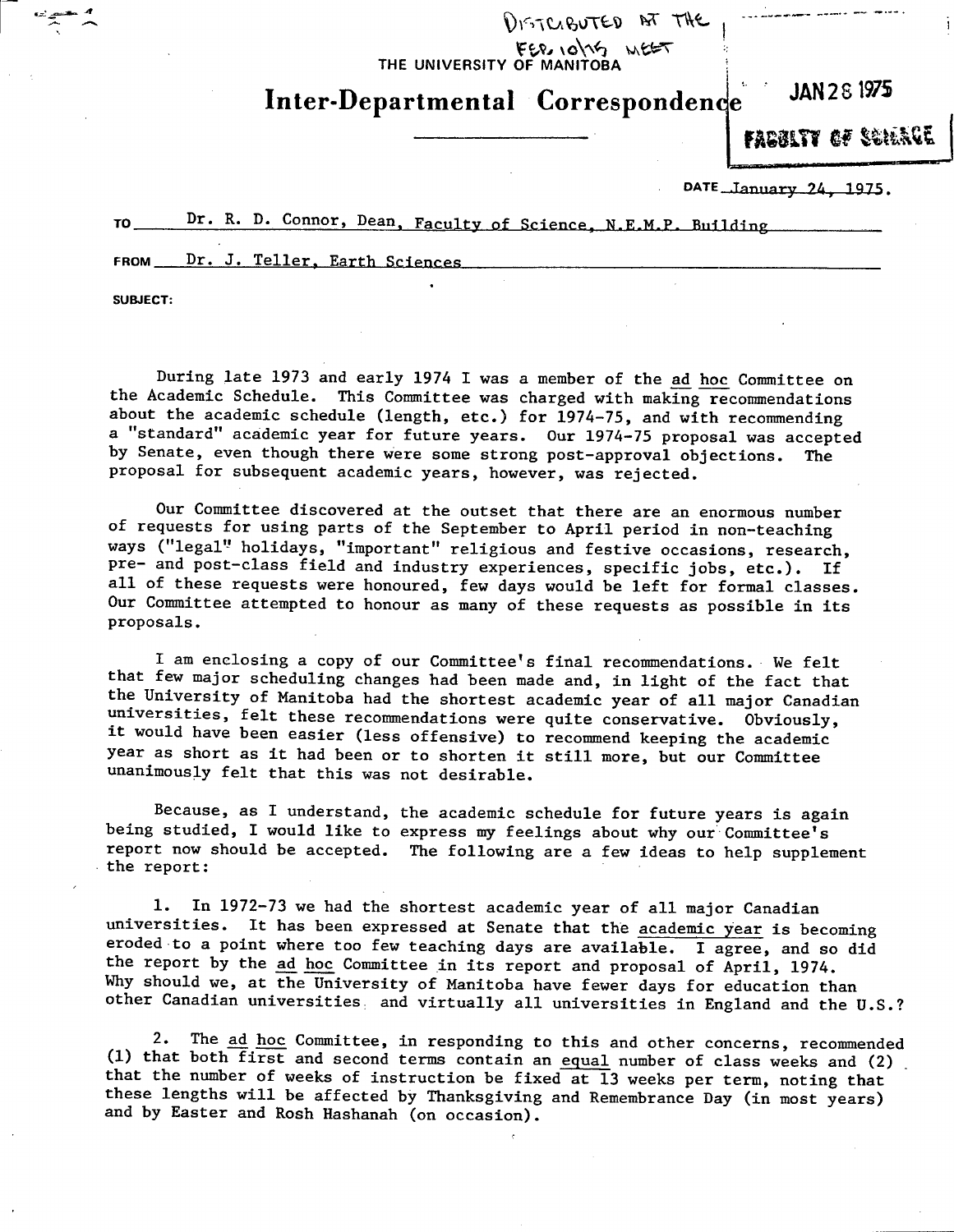### THE UNIVERSITY **OF MANITOBA**

### **Inter-Departmental Correspondence**

|             | "PAGE 2" | <b>DATE</b> |
|-------------|----------|-------------|
| TO          |          |             |
| <b>FROM</b> |          |             |

**SUBJECT:** 

There are numerous and varied arguments against starting in time to have a 13-week **(vs.** 11- **or** 12-week) fall term before Christmas break and against remaining in session long enough in the spring for a 13-week term. Many also contended that inter-term breaks should be longer or shorter. These arguments are often founded on questionable logic or on the basis that we, at the University of Manitoba, should not be subject to the same "constraints" as other Canadian universities.

 $4.$ One of these arguments stems from the demand of relatively few (very outspoken) individuals who indicate that their pre-class field course could not be offered if classes start "too early". It seems to me that, somehow, other universities manage. . It also seems that an equally good (perhaps better) argument exists against starting class "too late" - that **is,** field trips associated with regular academic year class work must take place before the weather degenerates in early October, and also must be preceded by several weeks of preliminary instruction.

5. Another argument forwarded against an early September start is that "a number of International Congresses which our staff members attend often take place in early September" (N.E.R. Campbell, letter April 15, 1974). I have noted at least five "International" biological conferences in the June to November period of 1974, excluding the month of September. Again, how do the faculties at other universities manage?

6. Finally, there is the argument that classes should never begin during a week in which there is a holiday (e.g. Labour Day, Rosh Hashanah) because of the difficulties it creates in lab courses. It seems to me that it is better to have 13 weeks of lectures and only 12 weeks of labs than to have 12 and 12. That **is,** by delaying the start of classes until, for example, after the Labour Day week, the only thing that is accomplished is to have four less days for lectures.

There are other arguments for and against the ad hoc Committee's proposal. We certainly investigated other possible schedules but unimously felt, after many days of deliberation, that our proposal considered those views important to the majority students, faculty, administration, and staff. As one of our student representatives on the Committee said about our "short" academic year, "I feel that the greater length of the academic year at most other Canadian Universities must mean that they would regard ours as being too short. I'm concerned, that not only will I not be getting enough formal training but that others may not regard my University of Manitoba degree as equal to that of other universities in the country".